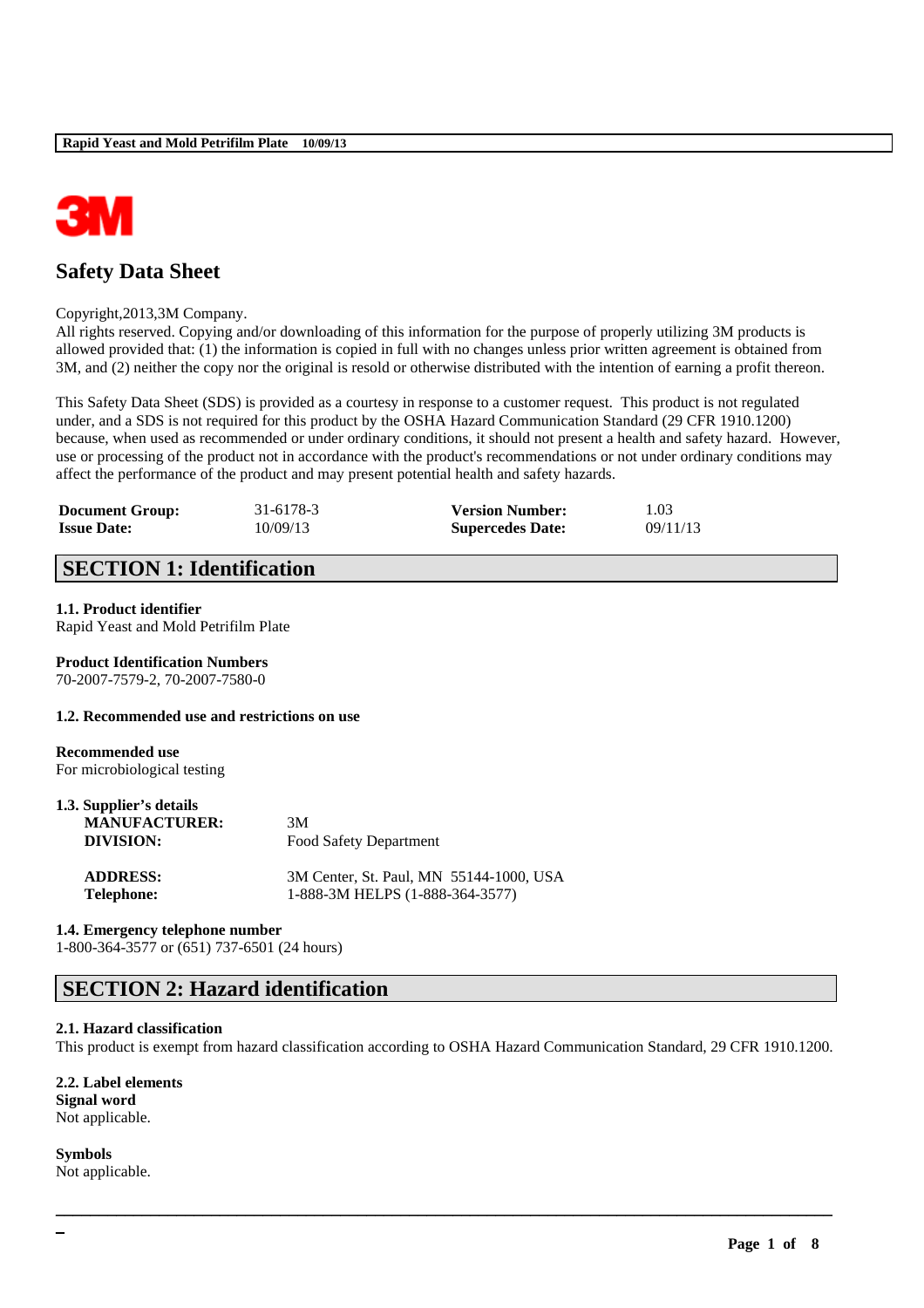## **Pictograms**

Not applicable.

# **2.3. Hazards not otherwise classified**

None.

100% of the mixture consists of ingredients of unknown acute oral toxicity.

# **SECTION 3: Composition/information on ingredients**

| Ingredient       | C.A.S. No.                       | $%$ by Wt |
|------------------|----------------------------------|-----------|
| Film             | ***** Missing Data               | $40 - 50$ |
|                  | *****                            |           |
| Paper            | $\rightarrow$ ***** Missing Data | $20 - 30$ |
|                  | *****                            |           |
| Polystyrene Foam | $\rightarrow$ ***** Missing Data | $10 - 20$ |
|                  | *****                            |           |

# **SECTION 4: First aid measures**

## **4.1. Description of first aid measures**

#### **Inhalation:**

No need for first aid is anticipated.

## **Skin Contact:**

Wash with soap and water. If signs/symptoms develop, get medical attention.

## **Eye Contact:**

No need for first aid is anticipated.

**If Swallowed:**  No need for first aid is anticipated.

**4.2. Most important symptoms and effects, both acute and delayed**

See Section 11.1. Information on toxicological effects.

#### **4.3. Indication of any immediate medical attention and special treatment required** Not applicable

# **SECTION 5: Fire-fighting measures**

## **5.1. Suitable extinguishing media**

Material will not burn. Use a fire fighting agent suitable for the surrounding fire.

\_\_\_\_\_\_\_\_\_\_\_\_\_\_\_\_\_\_\_\_\_\_\_\_\_\_\_\_\_\_\_\_\_\_\_\_\_\_\_\_\_\_\_\_\_\_\_\_\_\_\_\_\_\_\_\_\_\_\_\_\_\_\_\_\_\_\_\_\_\_\_\_\_\_\_\_\_\_\_\_\_\_\_\_\_\_\_\_\_\_

## **5.2. Special hazards arising from the substance or mixture**

None inherent in this product.

## **5.3. Special protective actions for fire-fighters**

No unusual fire or explosion hazards are anticipated.

# **SECTION 6: Accidental release measures**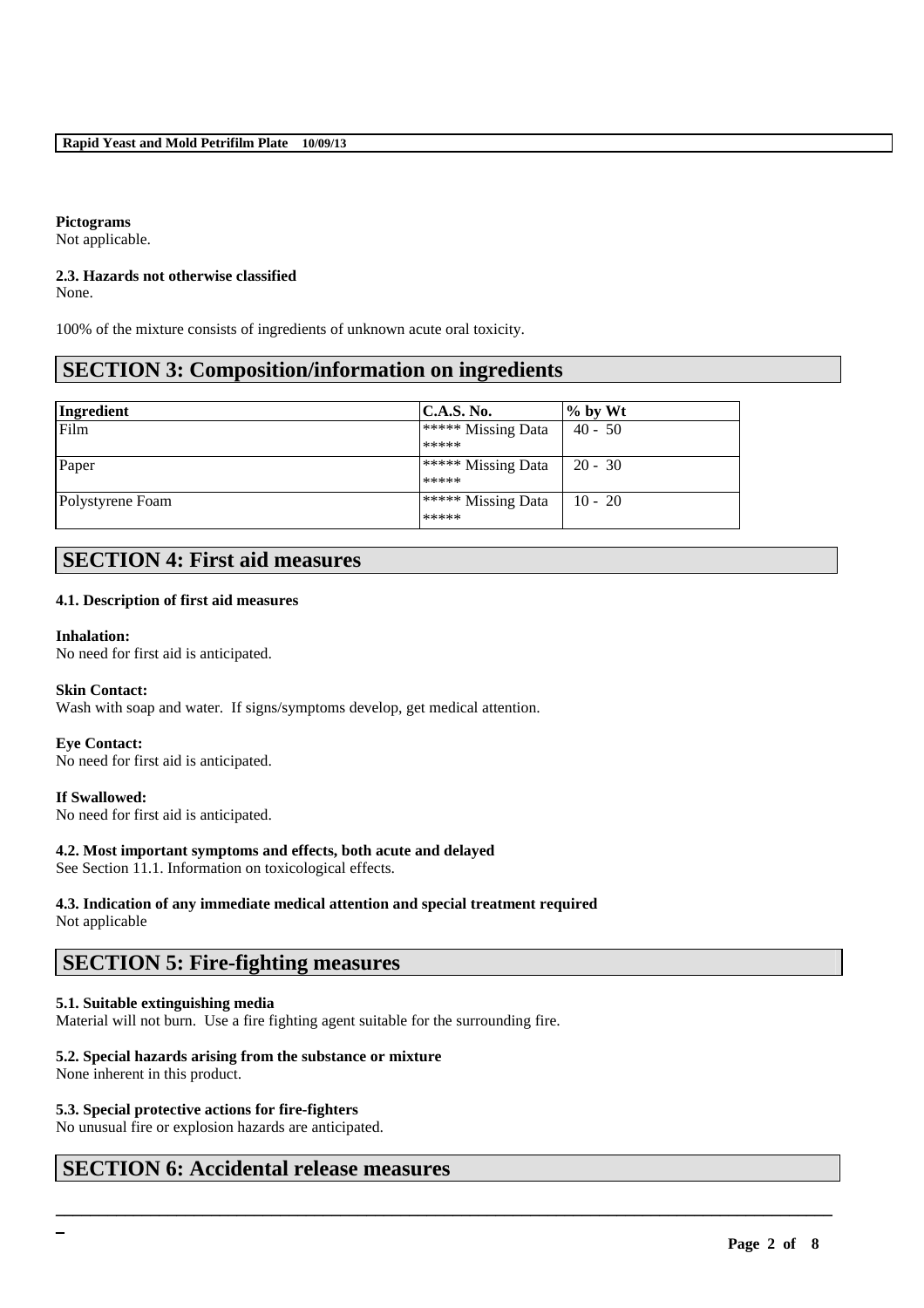# **6.1. Personal precautions, protective equipment and emergency procedures**

Not applicable. Ventilate the area with fresh air.

### **6.2. Environmental precautions**

Not applicable.

#### **6.3. Methods and material for containment and cleaning up**

Not applicable. Seal the container.

# **SECTION 7: Handling and storage**

## **7.1. Precautions for safe handling**

This product is considered to be an article which does not release or otherwise result in exposure to a hazardous chemical under normal use conditions.

#### **7.2. Conditions for safe storage including any incompatibilities**

Not applicable.

# **SECTION 8: Exposure controls/personal protection**

## **8.1. Control parameters**

### **Occupational exposure limits**

No occupational exposure limit values exist for any of the components listed in Section 3 of this SDS.

## **8.2. Exposure controls**

## **8.2.1. Engineering controls**

## **8.2.2. Personal protective equipment (PPE)**

## **Eye/face protection**

Eye protection not required.

## **Skin/hand protection**

Skin protection is not required.

## **Respiratory protection**

Respiratory protection is not required.

# **SECTION 9: Physical and chemical properties**

## **9.1. Information on basic physical and chemical properties**

| <b>General Physical Form:</b>  | Solid                      |
|--------------------------------|----------------------------|
| <b>Specific Physical Form:</b> | Petrifilm Plate - Article. |
| Odor, Color, Grade:            | Not Applicable             |
| Odor threshold                 | Not Applicable             |
| рH                             | Not Applicable             |
| <b>Melting point</b>           | Not Applicable             |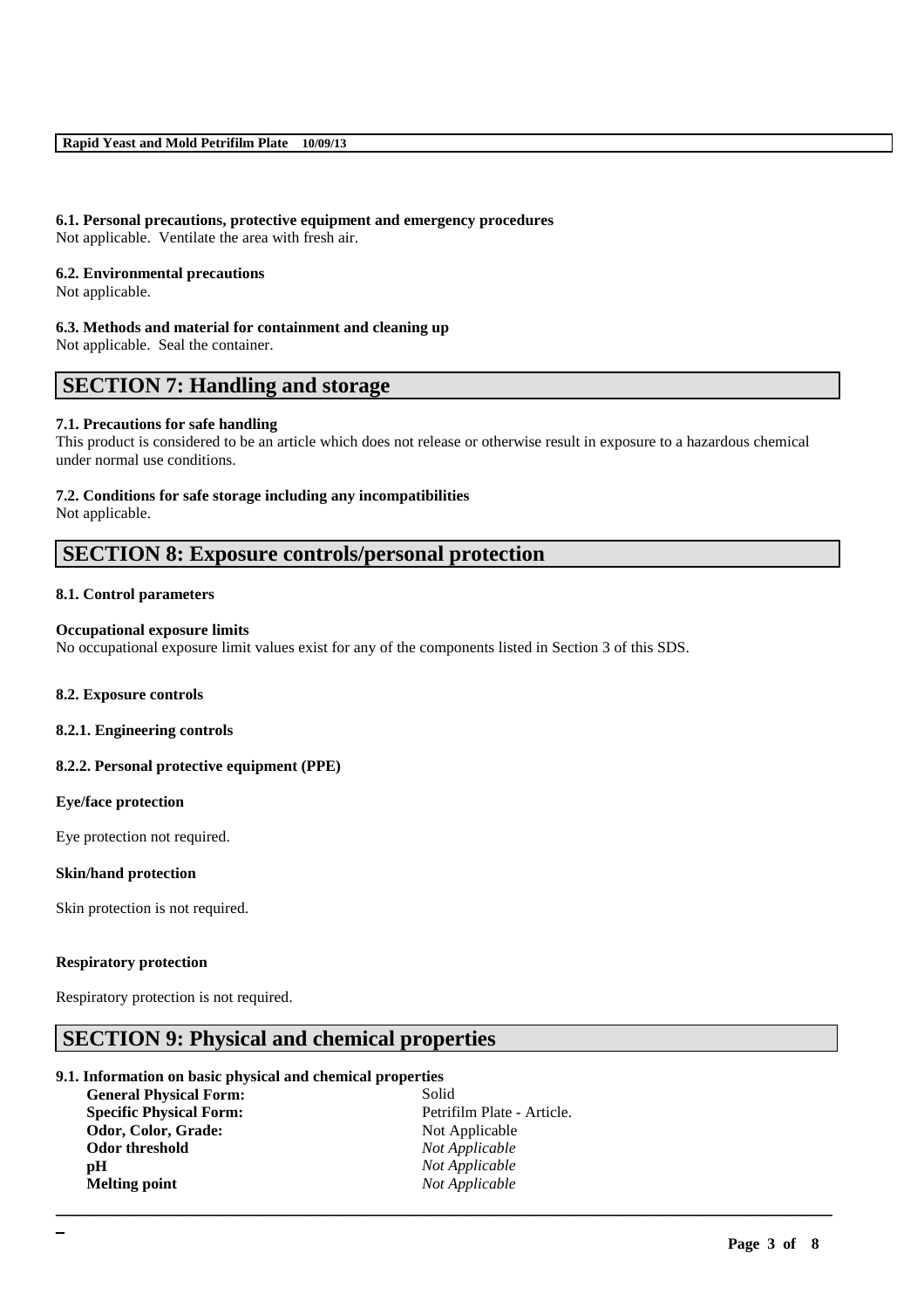| <b>Boiling Point</b>                   | Not Applicable |
|----------------------------------------|----------------|
| <b>Flash Point</b>                     | Not Applicable |
| <b>Evaporation rate</b>                | Not Applicable |
| <b>Flammability (solid, gas)</b>       | Not Classified |
| <b>Flammable Limits(LEL)</b>           | Not Applicable |
| <b>Flammable Limits(UEL)</b>           | Not Applicable |
| <b>Vapor Pressure</b>                  | Not Applicable |
| <b>Vapor Density</b>                   | Not Applicable |
| <b>Density</b>                         | Not Applicable |
| <b>Specific Gravity</b>                | Not Applicable |
| <b>Solubility In Water</b>             | Not Applicable |
| Solubility- non-water                  | Not Applicable |
| Partition coefficient: n-octanol/water | Not Applicable |
| <b>Autoignition temperature</b>        | Not Applicable |
| <b>Decomposition temperature</b>       | Not Applicable |
| <b>Viscosity</b>                       | Not Applicable |
| <b>Percent volatile</b>                | Not Applicable |

# **SECTION 10: Stability and reactivity**

#### **10.1. Reactivity**

This material is considered to be non reactive under normal use conditions.

#### **10.2. Chemical stability**

Stable.

#### **10.3. Possibility of hazardous reactions** Hazardous polymerization will not occur.

**10.4. Conditions to avoid** None known.

**10.5. Incompatible materials** None known.

#### **10.6. Hazardous decomposition products**

**Substance Condition** None known. Not Specified

Under recommended usage conditions, hazardous decomposition products are not expected. Hazardous decomposition products may occur as a result of oxidation, heating, or reaction with another material.

# **SECTION 11: Toxicological information**

**The information below may not be consistent with the material classification in Section 2 if specific ingredient classifications are mandated by a competent authority. In addition, toxicological data on ingredients may not be reflected in the material classification and/or the signs and symptoms of exposure, because an ingredient may be present below the threshold for labeling, an ingredient may not be available for exposure, or the data may not be**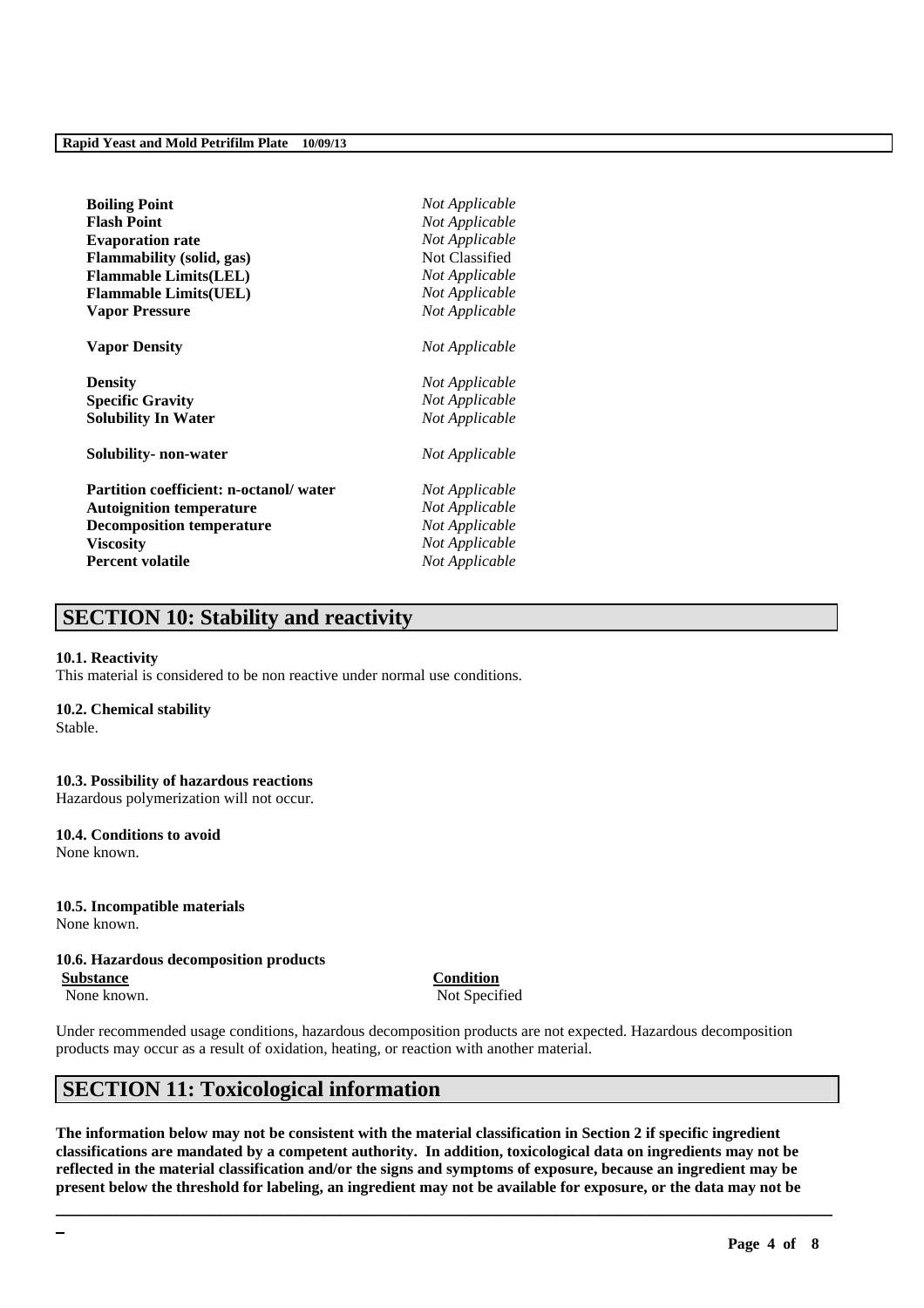**relevant to the material as a whole.**

#### **11.1. Information on Toxicological effects**

#### **Signs and Symptoms of Exposure**

### **Based on test data and/or information on the components, this material may produce the following health effects:**

### **Inhalation:**

No health effects are expected.

#### **Skin Contact:**

No health effects are expected. Contact with the skin during product use is not expected to result in significant irritation.

#### **Eye Contact:**

No health effects are expected. Contact with the eyes during product use is not expected to result in significant irritation.

#### **Ingestion:**

No health effects are expected.

#### **Additional Information:**

This product, when used under reasonable conditions and in accordance with the 3M directions for use, should not present a health hazard. However, use or processing of the product in a manner not in accordance with the product's directions for use may affect the performance of the product and may present potential health and safety hazards.

### **Toxicological Data**

## **Acute Toxicity**

| <b>Name</b>        | Route     | Species | $-$<br>Value                                                                                                                         |
|--------------------|-----------|---------|--------------------------------------------------------------------------------------------------------------------------------------|
| Overall<br>product | Ingestion |         | . .<br>$\sim$<br>e or insufficient for classification:<br>i not available.<br>Data<br>$5.000$ mg/kg<br><b>TIT</b><br>calculated ATE: |
|                    |           |         |                                                                                                                                      |

 $ATE = acute$  toxicity estimate

## **Skin Corrosion/Irritation**

| <b>BY</b><br>Name | inaciac<br>.וו | 'alue |
|-------------------|----------------|-------|
|                   |                |       |

# **Serious Eye Damage/Irritation**

| Name | Species | /alue |
|------|---------|-------|
|      |         |       |

## **Skin Sensitization**

| .    |                |       |  |  |
|------|----------------|-------|--|--|
| Name | <b>Species</b> | Value |  |  |
|      |                |       |  |  |

## **Respiratory Sensitization**

| Name | <b>Species</b> | 'alue |
|------|----------------|-------|
|      |                |       |
|      |                |       |

# **Germ Cell Mutagenicity**

**Construction** 

| Name | Route | $\sim$<br>∨alue |
|------|-------|-----------------|
|      |       |                 |
|      |       |                 |

| ∪aı<br>. |       |                |                 |  |
|----------|-------|----------------|-----------------|--|
| Name     | Route | <b>Species</b> | $\sim$<br>Value |  |
|          |       |                |                 |  |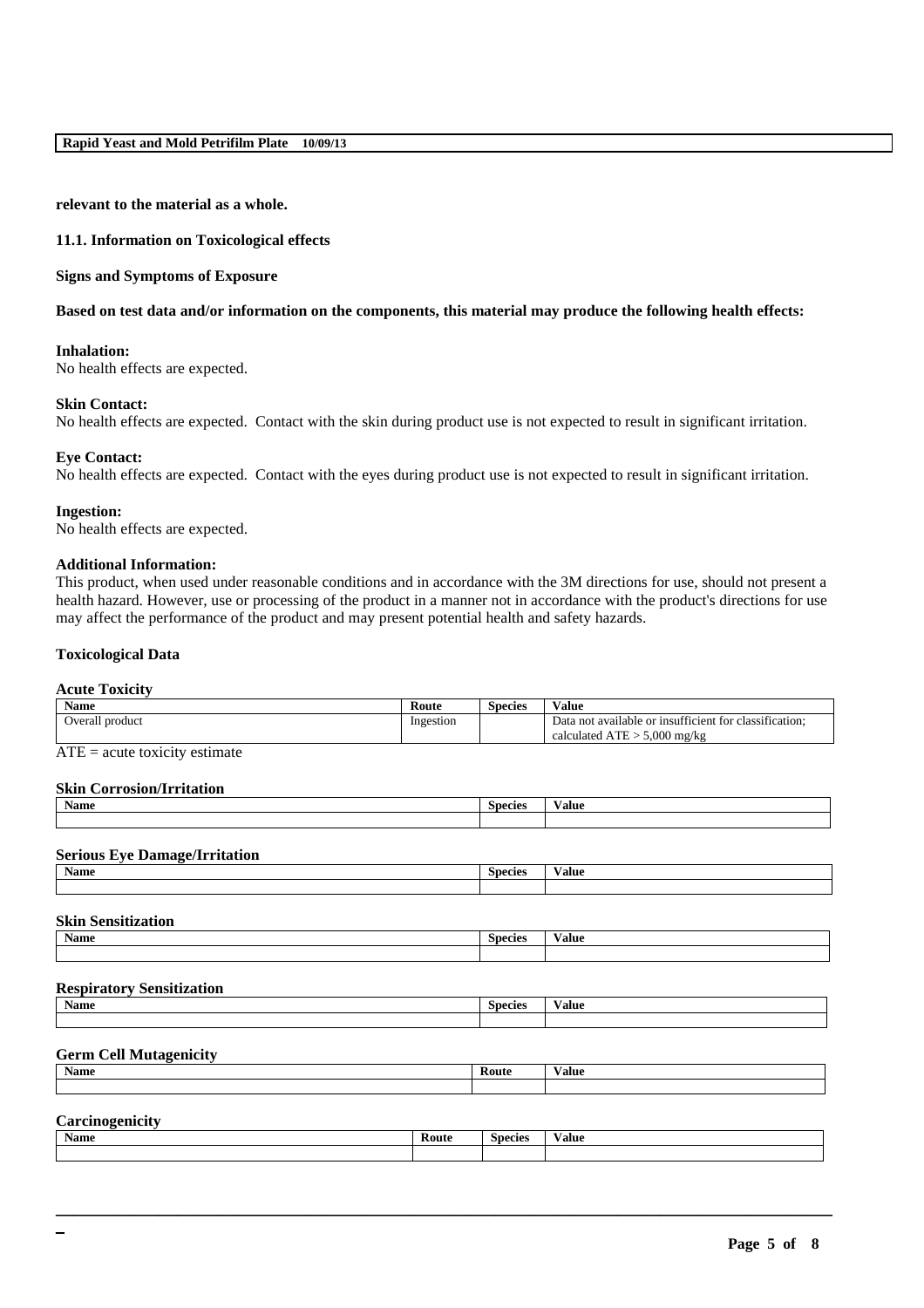#### **Rapid Yeast and Mold Petrifilm Plate 10/09/13**

#### **Reproductive Toxicity**

#### **Reproductive and/or Developmental Effects**

| Name | Route<br>. | $-$<br>Value<br>. | <b>Species</b> | Result<br>l`est | <b>Exposure</b><br><b>Duration</b> |
|------|------------|-------------------|----------------|-----------------|------------------------------------|
|      |            |                   |                |                 |                                    |

### **Target Organ(s)**

#### **Specific Target Organ Toxicity - single exposure**

| Name | Route | -<br>Target Organ(s)<br>۰. | $-1$<br>⁄ alue | <b>Species</b> | m<br><b>Test Result</b> | Exposure<br><b>Duration</b> |
|------|-------|----------------------------|----------------|----------------|-------------------------|-----------------------------|
|      |       |                            |                |                |                         |                             |

#### **Specific Target Organ Toxicity - repeated exposure**

| <b>Name</b> | Route | <b>Target Organ(s)</b> | Value | Species | <b>Test Result</b> | Exposure<br><b>Duration</b> |
|-------------|-------|------------------------|-------|---------|--------------------|-----------------------------|
|             |       |                        |       |         |                    |                             |

# **Aspiration Hazard Name Value**

**Please contact the address or phone number listed on the first page of the SDS for additional toxicological information on this material and/or its components.**

# **SECTION 12: Ecological information**

## **Ecotoxicological information**

Please contact the address or phone number listed on the first page of the SDS for additional ecotoxicological information on this material and/or its components.

## **Chemical fate information**

Please contact the address or phone number listed on the first page of the SDS for additional chemical fate information on this material and/or its components.

# **SECTION 13: Disposal considerations**

#### **13.1. Disposal methods**

Dispose of contents/ container in accordance with the local/regional/national/international regulations.

This product has been classified as a non-hazardous waste. Prior to disposal, consult all applicable authorities and regulations to insure proper classification. Dispose of waste product in a permitted industrial waste facility. As a disposal alternative, incinerate in a permitted waste incineration facility. If no other disposal options are available, waste product may be placed in a landfill properly designed for industrial waste.

## **EPA Hazardous Waste Number (RCRA):** Not regulated

# **SECTION 14: Transport Information**

For Transport Information, please visit **http://3M.com/Transportinfo** or call 1-800-364-3577 or 651-737-6501.

\_\_\_\_\_\_\_\_\_\_\_\_\_\_\_\_\_\_\_\_\_\_\_\_\_\_\_\_\_\_\_\_\_\_\_\_\_\_\_\_\_\_\_\_\_\_\_\_\_\_\_\_\_\_\_\_\_\_\_\_\_\_\_\_\_\_\_\_\_\_\_\_\_\_\_\_\_\_\_\_\_\_\_\_\_\_\_\_\_\_

# **SECTION 15: Regulatory information**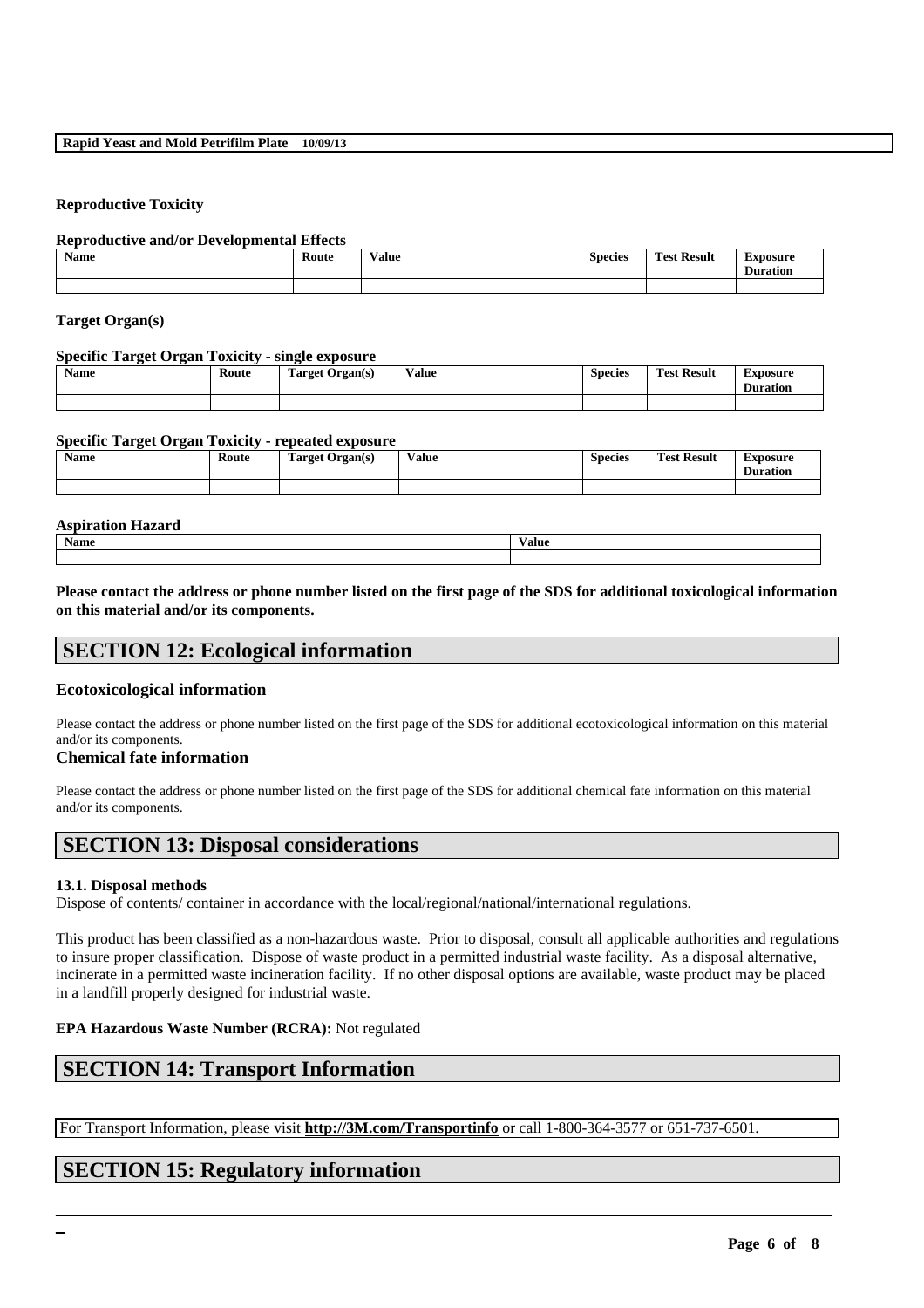## **15.1. US Federal Regulations**

Contact 3M for more information.

### **311/312 Hazard Categories:**

Fire Hazard - No Pressure Hazard - No Reactivity Hazard - No Immediate Hazard - No Delayed Hazard - No

## **15.2. State Regulations**

Contact 3M for more information.

#### **California Proposition 65**

| Ingredient     | C.A.S. No. | <b>Classification</b>     |
|----------------|------------|---------------------------|
| METHYL ALCOHOL | 67-56-1    | Developmental Toxin       |
| <b>TOLUENE</b> | 108-88-3   | Female reproductive toxin |
| <b>TOLUENE</b> | 108-88-3   | Developmental Toxin       |

WARNING: This product contains a chemical known to the State of California to cause birth defects or other reproductive harm.

## **15.3. Chemical Inventories**

This product is an article as defined by TSCA regulations, and is exempt from TSCA Inventory listing requirements.

Contact 3M for more information.

## **15.4. International Regulations**

Contact 3M for more information.

**This SDS has been prepared to meet the U.S. OSHA Hazard Communication Standard, 29 CFR 1910.1200.**

# **SECTION 16: Other information**

# **NFPA Hazard Classification**

**Health:** 0 **Flammability:** 0 **Instability:** 0 **Special Hazards:** None

National Fire Protection Association (NFPA) hazard ratings are designed for use by emergency response personnel to address the hazards that are presented by short-term, acute exposure to a material under conditions of fire, spill, or similar emergencies. Hazard ratings are primarily based on the inherent physical and toxic properties of the material but also include the toxic properties of combustion or decomposition products that are known to be generated in significant quantities.

| <b>Document Group:</b> | 31-6178-3 | <b>Version Number:</b>  | 1.03     |
|------------------------|-----------|-------------------------|----------|
| <b>Issue Date:</b>     | 10/09/13  | <b>Supercedes Date:</b> | 09/11/13 |

DISCLAIMER: The information in this Safety Data Sheet (SDS) is believed to be correct as of the date issued. 3M MAKES NO WARRANTIES, EXPRESSED OR IMPLIED, INCLUDING, BUT NOT LIMITED TO, ANY IMPLIED WARRANTY OF MERCHANTABILITY OR FITNESS FOR A PARTICULAR PURPOSE OR COURSE OF PERFORMANCE OR USAGE OF TRADE. User is responsible for determining whether the 3M product is fit for a particular purpose and suitable for user's method of use or application. Given the variety of factors that can affect the use and application of a 3M product, some of which are uniquely within the user's knowledge and control, it is essential that the user evaluate the 3M product to determine whether it is fit for a particular purpose and suitable for user's method of use or application.